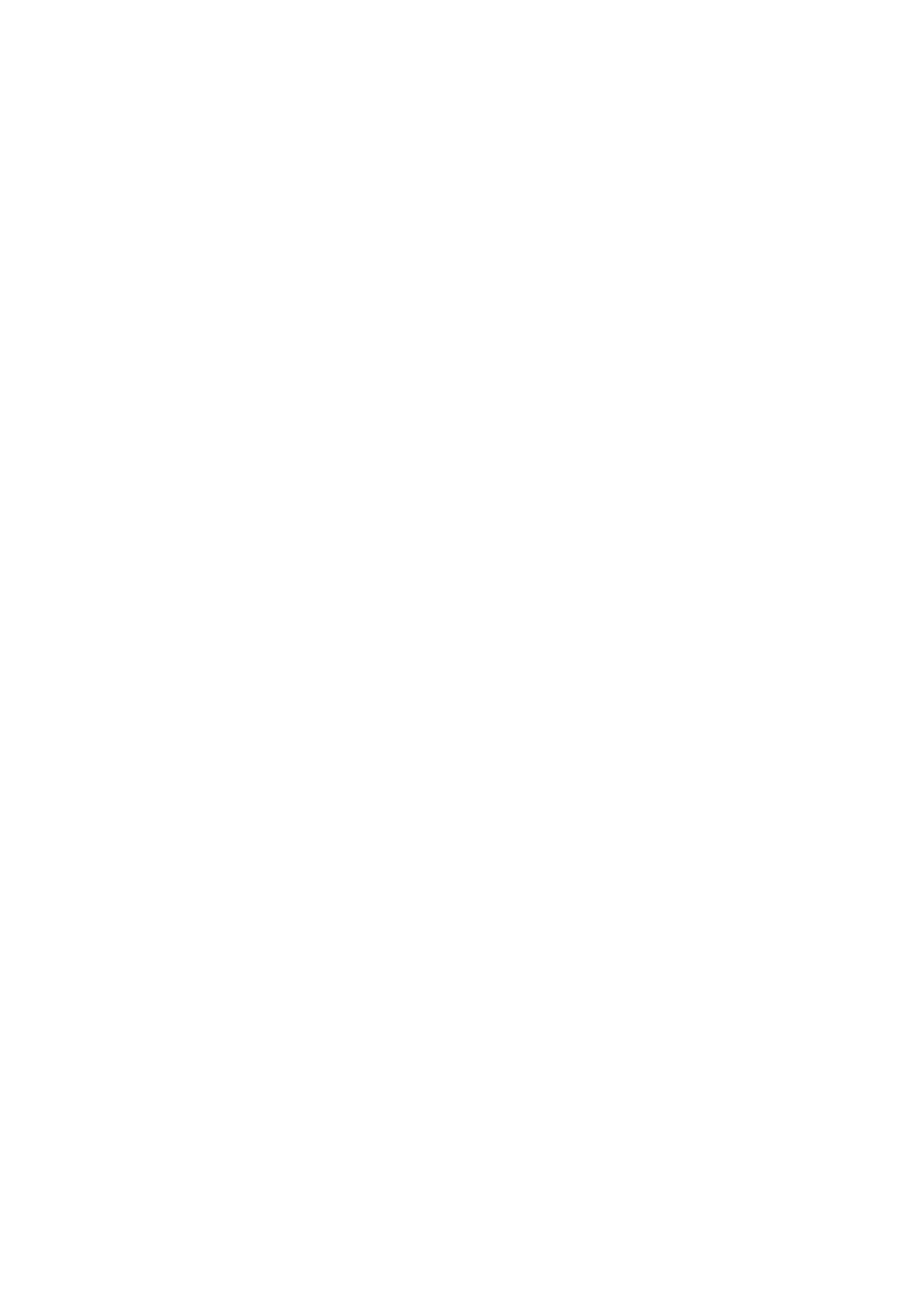#### **KEY FINDINGS**

Mentally healthy workplaces are as important to Australian employees as physically safe workplaces, however workplaces are not meeting their expectations

- 91% believe mental health in the workplace is important (88% believe physical safety is important).
- Despite this, only 52% of employees believe their workplace is mentally healthy compared to 76% for physical safety.
- Only five in ten (56%) believe their most senior leader values mental health.

#### Mentally unhealthy workplaces impact on employee behaviour

- One in five Australians (21%) have taken time off work in the past 12 months because they felt stressed, anxious, depressed or mentally unhealthy.
- This statistic is more than twice as high (46%) among those who consider their workplace mentally *un*healthy.
- Employees who believe their workplace is mentally *un*healthy are unlikely to disclose within their workplace if they are experiencing a mental health condition, seek support from HR/management, or offer support to a colleague with a mental health condition.

#### Australian employees expect mental health support in the workplace environment, but many are not aware of, or are unable to access appropriate resources

- Three quarters (75%) of Australian employees believe workplaces should provide support to someone who is experiencing depression or anxiety.
- 81% of organisational leaders indicate their workplace has one or more policies, procedures or practices to support mental health, but many employees (35%) don't know these resources exist or don't have access to them.

#### When mental health is valued by leaders, and appropriate resources are available in the workplace, there are real benefits to business

• In workplaces that employees consider mentally healthy, self-reported absenteeism as a result of experiencing mental ill-health almost halves (13%).

#### **INTRODUCTION**

According to an ABS study, 45% of Australians between the ages of 16-85 will experience a mental health condition in their lifetime. It is estimated that untreated mental health conditions cost Australian workplaces approximately

**One** in **five** Australian employees report that they have taken time off work due to feeling mentally unwell in the past 12 months.



\$10.9 billion per year. This comprises \$4.7 billion in absenteeism, \$6.1 billion in presenteeism<sup>1</sup> and  $$146$  million in compensation claims<sup>2</sup>.

Financial impacts aside, the workplace has been identified as a relevant and an appropriate setting to promote and support the health and mental health of workers for several reasons, including:

- ease of access to a large number of people
- existing infrastructures (e.g. communication channels, supportive environment)
- opportunity to tailor interventions to support the needs of specific groups of employees (e.g. shift workers) and within particular industries
- cost-efficiency relative to clinical or community-based programs<sup>34567</sup>.

A mentally healthy workplace is one that protects and promotes mental health and empowers people to seek help for depression and anxiety, for the benefit of the individual, organisation and community.

While creating a mentally healthy workplace is everyone's responsibility, mental health is a leadership issue, and change must start at the top. Business owners and organisational leaders play a critical role in driving policies and practices that promote mental health in the workplace. They have the capacity to positively influence workplace culture, management practices and the experience of employees.

3. Australian Government (2012). Ten year roadmap for national mental health reform (Draft #4).

<sup>1.</sup> Note: Presenteeism is when an employee is at work but is less productive than usual because of illness

or injury<br>2. PwC. (2014) 'Creating a mentally healthy workplace: return on investment analysis'. Accessed online<br>from http://www.headsup.org.au/docs/default-source/resources/beyondblue\_workplaceroi\_finalreport\_ may-2014.pdf

<sup>4.</sup> Dame Carol Black, 2008, Working for a healthier tomorrow. 5. Waddell G., Burton, A.K. (2006). Is work good for your health and well being? London, The Stationery

Office 6. World Health Organization (WHO) (2011) Workplace Health Promotion. Accessed online from http://

www.who.int/occupational\_health/topics/workplace/en/ 7. The Australian Bureau of Statistics (ABS) 2007 National Mental Health and Well-Being Survey (NMHWS)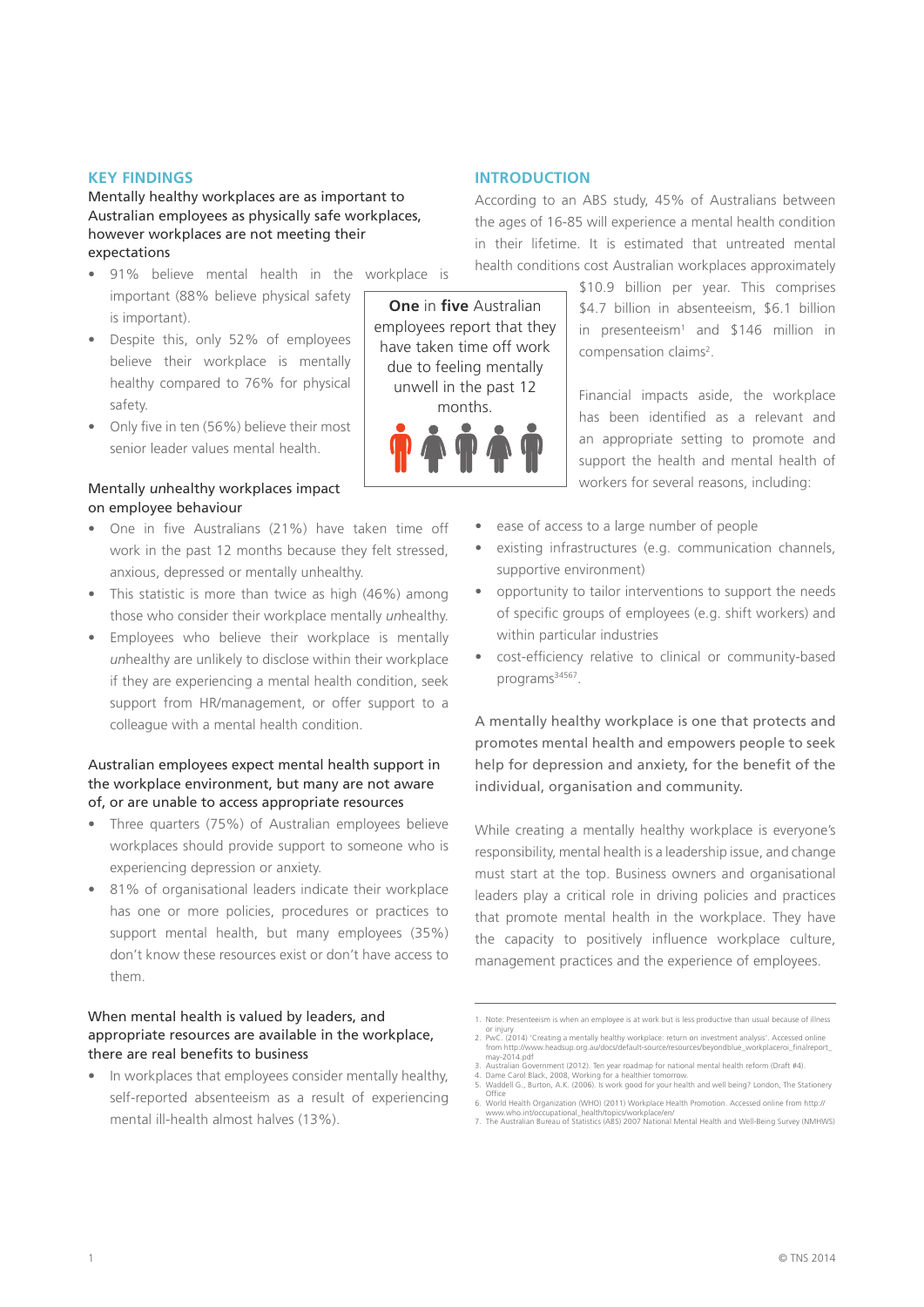This study of Australian employees conducted by TNS Social Research, an independent research agency, provides a snapshot of the current state of workplace mental health in Australia. The research found that while nine in ten Australian employees (91%) agree that is it important to work in a mentally healthy environment, only 52% of employees agree their workplace is mentally healthy. Furthermore, one in five Australian employees report they have taken time off work due to feeling mentally unwell (stressed, anxious, depressed or mentally unhealthy) in the past 12 months.



#### **THE RESEARCH METHODOLOGY**

This research was conducted online with a representative sample of Australian workers. A total of 1,126 interviews were conducted and of these, 85 were with senior leaders (CEO/Managing Director or HR managers) and 1,041 were with employees (a mix of lower management and other employees). Quotas were set and weighting applied to ensure the sample was representative in terms of industry, number of employees in the company and location (at state/ territory level) based upon Australian Bureau of Statistics data.

#### **Survey content**

This research provides a detailed snapshot of the state of mental health in Australian workplaces<sup>9</sup>. The survey asked participants to respond to the following areas:

- the importance of physical safety and mental health in workplaces and an assessment of how their workplace performs
- stigma around mental health
- behaviour when personally experiencing a mental health condition or encountering mental health conditions in the workplace
- workplace support and practices to promote good mental health
- awareness of resources available to promote good mental health.

#### **DETAILED FINDINGS**

**Mentally healthy workplaces are important to employees. Across all industries and locations in Australia, employees do not consider their workplace as mentally healthy as they would like it to be**

This research shows that employees and leaders agree on the importance of mentally healthy workplaces (91% employees, 89% leaders). However, employees do not necessarily believe their leaders place as much importance on mental health as they do (56% of employees believe their most senior leaders consider mental health in the workplace important).

Across all states/territories and industry sectors, there is a significant gap between the importance employees place on a mentally healthy workplace ('importance'), and how mentally healthy they believe their workplace actually is ('performance').

#### Mental health and physical safety importance and performance - by location

|                 | <b>MENTAL HEALTH</b> |                  | <b>PHYSICAL SAFETY</b> |                     |  |
|-----------------|----------------------|------------------|------------------------|---------------------|--|
| <b>BY STATE</b> | Importance<br>%      | Performance<br>% | Importance<br>%        | Performance<br>$\%$ |  |
| NSW/ACT         | 91                   | 52               | 84                     | 73                  |  |
| VIC             | 94                   | 51               | 89                     | 76                  |  |
| <b>QLD</b>      | 87                   | 46               | 88                     | 76                  |  |
| SA/NT           | 94                   | 50               | 94                     | 79                  |  |
| <b>WA</b>       | 93                   | 62               | 92                     | 80                  |  |
|                 |                      |                  |                        |                     |  |

\*Note: base size does not permit analysis for all states/territories

<sup>8.</sup> This research is the benchmark phase of a wider evaluation of *beyondblue's* Workplace and Workforce

program.<br>
9. The majority of questions in the study were answered on an 11-point scale. Where the term 'agree',<br>
"believe' or similar is used throughout this report, this is based upon combining responses for the<br>
top thre

The classification of workplaces as 'mentally unhealthy' and data related to the 'line manager/industry<br>does not value a mentally healthy workplace...' is based upon combining responses for the bottom five<br>scale points (0,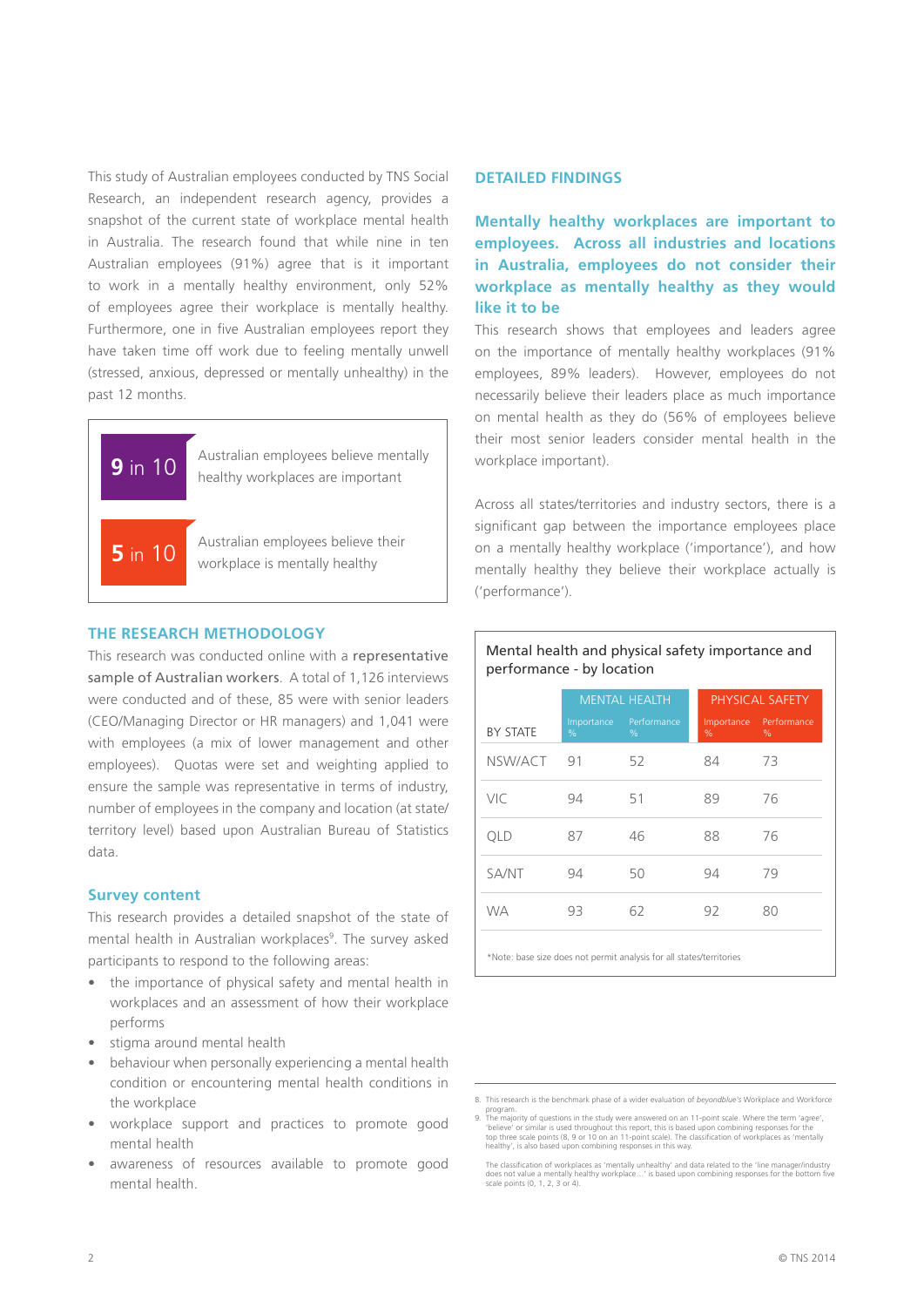|                                                 | <b>MENTAL HEALTH</b> |                  | PHYSICAL SAFETY    |                  |
|-------------------------------------------------|----------------------|------------------|--------------------|------------------|
| <b>BY INDUSTRY</b>                              | Importance<br>$\%$   | Performance<br>% | Importance<br>$\%$ | Performance<br>% |
| Agriculture                                     | 92                   | 41               | 83                 | 65               |
| Public Administration and Safety                | 88                   | 41               | 81                 | 76               |
| Transport, Postal and Warehousing               | 87                   | 42               | 89                 | 74               |
| Health Care and Social Assistance               | 95                   | 51               | 95                 | 76               |
| Administrative and Support Services             | 91                   | 47               | 83                 | 65               |
| Manufacturing                                   | 88                   | 45               | 89                 | 70               |
| Retail Trade                                    | 92                   | 50               | 86                 | 68               |
| Accommodation and Food Services                 | 91                   | 50               | 90                 | 70               |
| <b>Education and Training</b>                   | 95                   | 57               | 93                 | 78               |
| Wholesale Trade                                 | 88                   | 53               | 85                 | 71               |
| Professional, Scientific and Technical Services | 90                   | 58               | 83                 | 88               |
| Financial and Insurance Services                | 90                   | 58               | 80                 | 86               |
| Construction                                    | 92                   | 63               | 92                 | 81               |
| Other services                                  | 95                   | 64               | 85                 | 81               |

#### Mental health and physical safety importance and performance - by industry

**Employers can reduce absenteeism by improving mental health in their workplace** 

Overall, 21% of employees report that they have taken time off work due to feeling mentally unwell in the past 12 months. The findings show that employees who consider their workplace mentally unhealthy are almost four times more likely to say they have taken time off work due to feeling mentally unwell in the past 12 months compared to those who describe their workplace as mentally healthy. Employees in mentally *un*healthy workplaces are also more likely to have observed the symptoms of depression and anxiety among their colleagues.



The research has identified clear differences between employee behaviour in mentally healthy workplaces and mentally *un*healthy workplaces, including what employees would recommend someone experiencing depression or anxiety should do.

These actions can broadly be categorised as either 'protective' or 'avoidance' in nature. In the context of this research, protective and avoidance behaviours have been defined as follows:

- protective behaviours are positive and pro-active ways of seeking to improve mental health such as seeing a GP, talking to colleagues, family or friends and accessing support through the workplace.
- avoidance behaviours are the opposite not seeking help or support, isolating oneself from colleagues, family or friends, and potentially using alcohol and other harmful drugs as a coping strategy.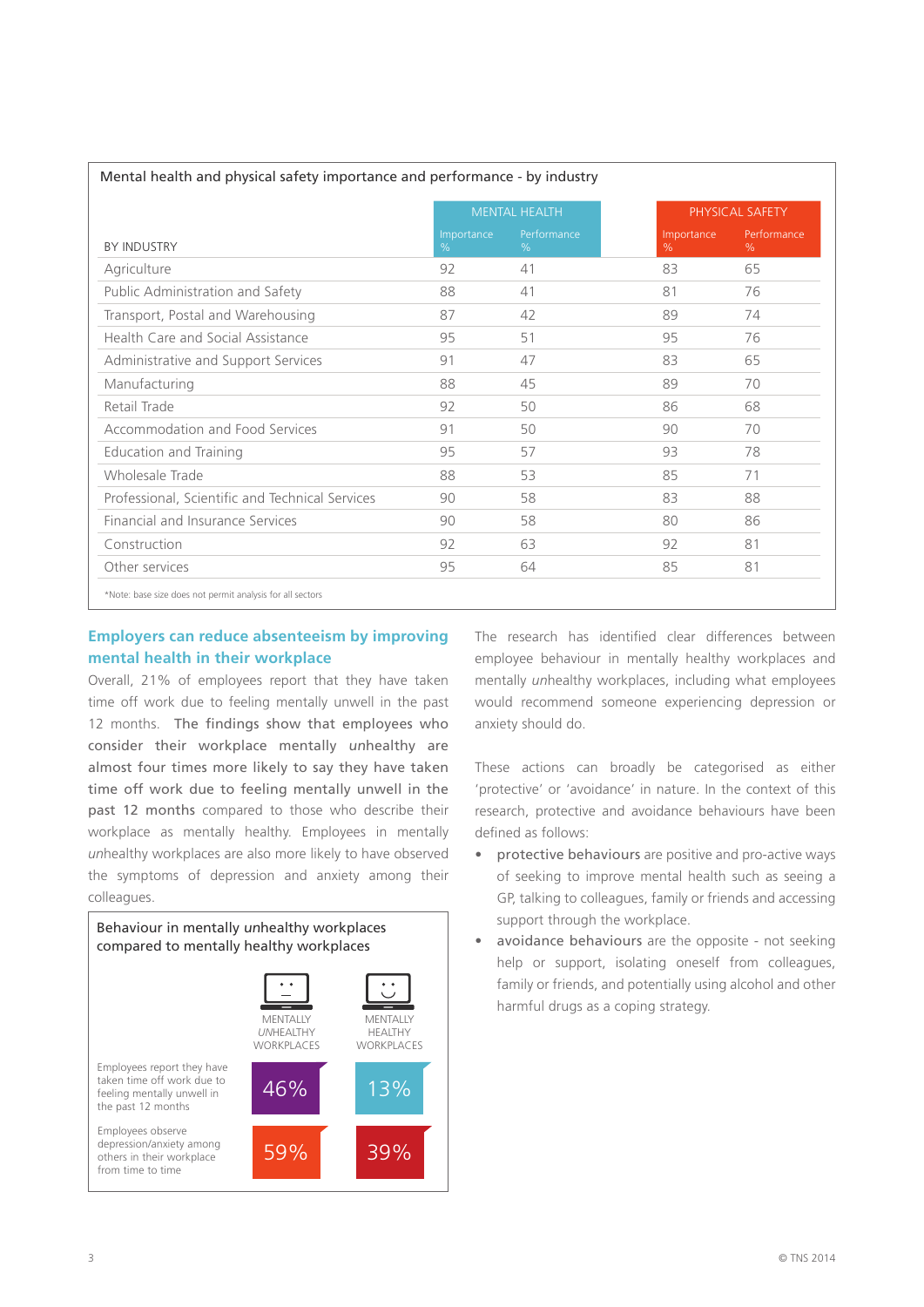The survey found a significantly lower prevalence of protective behaviours in mentally *un*healthy workplaces, and a higher prevalence of avoidance behaviours was evident. As a result, organisational leaders may not be aware that employees in their workplace are experiencing depression or anxiety. In workplaces classified as mentally *un*healthy:

- employees are less likely to seek assistance for a mental health condition from their direct manager or human resources (where this exists)
- they are less likely to provide support to others
- they are more likely to avoid disclosing an experience of depression or anxiety in the workplace, as well as in situations of career progression.

#### Protective and avoidance behaviours in mentally unhealthy and mentally healthy workplaces

Protective Behaviours

Approach their direct manager for assistance Surveyed employees stated they would ...



### **When mental health is valued by leaders there are real benefits to the business**

The survey found:

- mentally healthy workplaces are important to workers (91% agreement among employees, 89% among leaders)
- a widespread perception that organisations that value mental health are likely to be more productive (72% agreement among employees, 71% agreement among leaders)
- organisational leaders who focus on mental health in the workplace inspire respect among employees (65% agreement among employees).

However, just over half of employees (56%) believe workplace mental health is valued by their CEO, and fewer (52%) believe it is valued within their industry.

There is strong evidence that when employees believe their CEO values a mentally healthy workplace, there are significant attitudinal and behavioural benefits. These include half the level of absenteeism due to mental health conditions and more positive perceptions of mental health in the workplace. Additionally, workplaces where CEOs are believed to value mental health are also more likely to be considered physically safe.

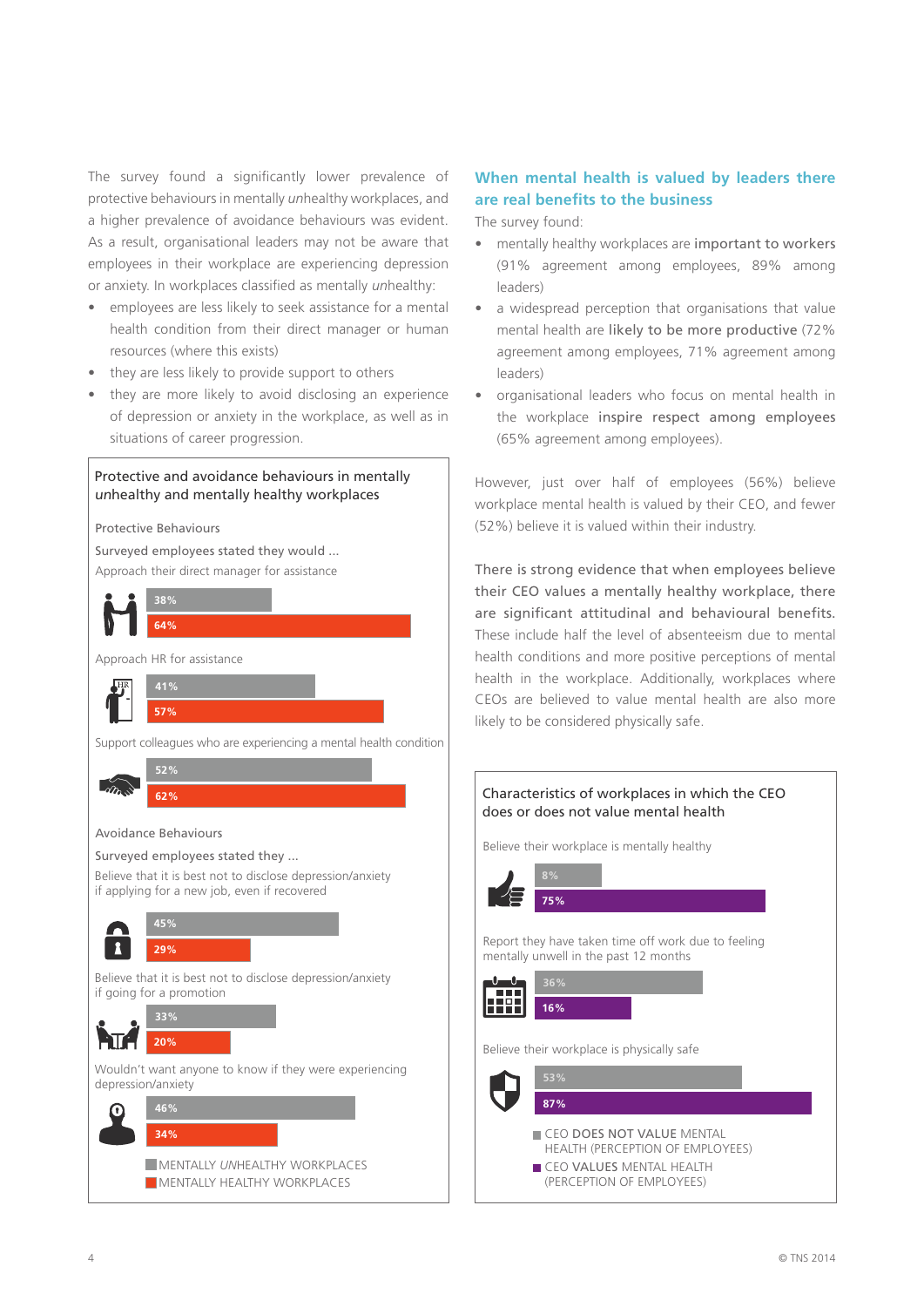#### **There is evidence of mental health stigma in workplaces**

The research explored the presence of stigma in relation to a hypothetical work colleague. Few employees agree with the generalised statements below. Those who were more likely to agree were males, and those who speak a language other than English at home.



When it comes to specific work situations, however, approximately one in three:

- have reservations about working with a person experiencing depression or anxiety.
- would prefer that a person experiencing depression or anxiety was not their line manager.
- did not think someone experiencing depression or anxiety would be able to perform adequately at their job.

Males and older employees are more likely to have concerns about the workplace performance of a colleague experiencing depression or anxiety.



#### **A variety of workplace factors are considered to be potential triggers for poor mental health**

For many employees, factors such as having a stressful job or sustaining a workplace injury are associated with experiencing depression and anxiety. Employees who report they have taken time off work due to feeling mentally unwell in the past 12 months are even more likely to agree there is a link between these workplace issues and poor mental health.

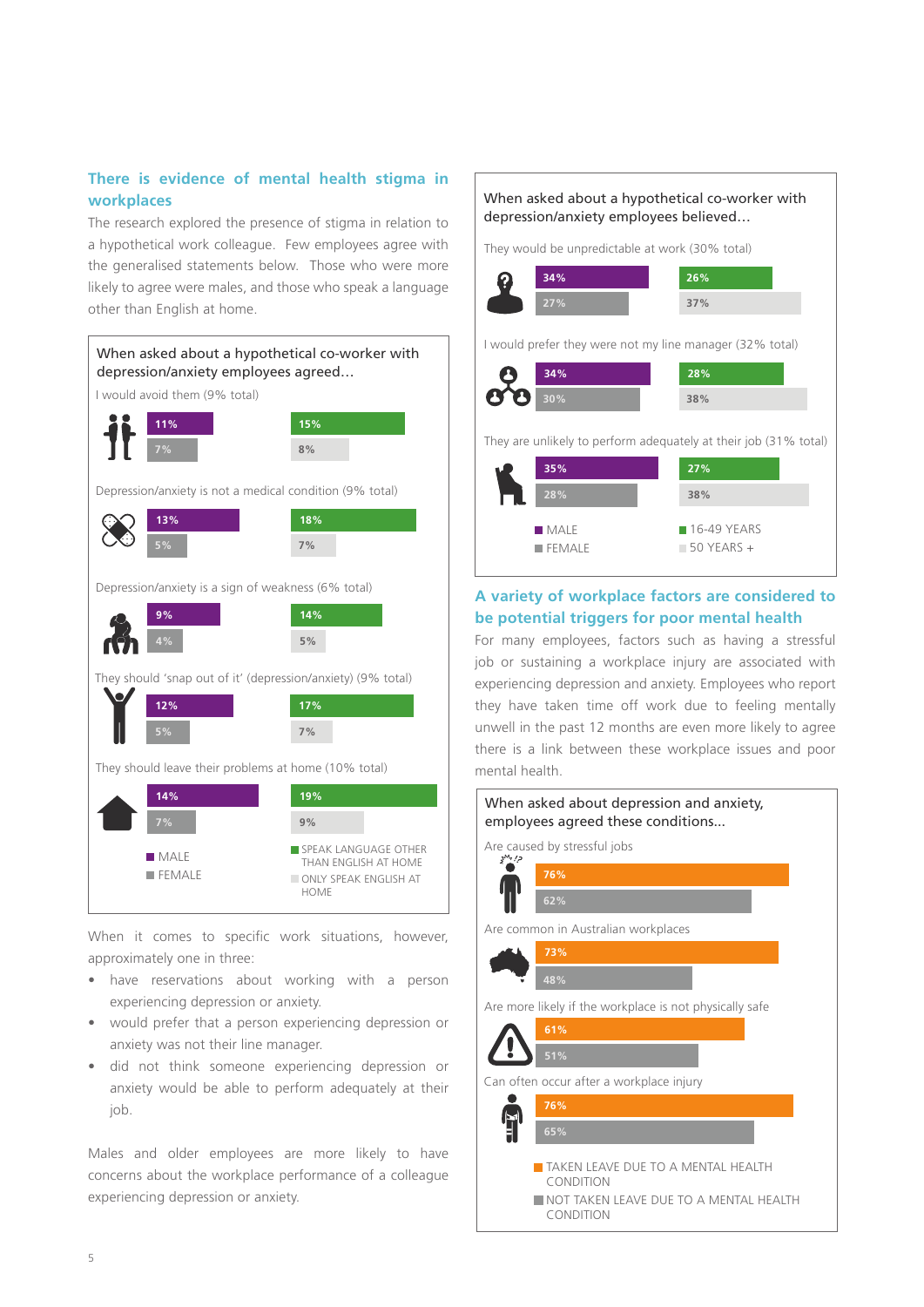#### **There is an expectation among workers that employers should assist those experiencing depression or anxiety**

Three quarters of Australian employees (75%) believe workplaces *should* provide support to someone who is experiencing depression or anxiety and almost two-thirds (64%) believe they *would* receive some form of support from colleagues, management or a union. Not surprisingly, those who have taken leave due to experiencing a mental health condition are even more likely to agree that employers should support employees in these situations (86%).

Fundamentally, employees' belief that employers have an *ethical* obligation to support employees experiencing a mental health condition is stronger than their belief that employers have a *legal* obligation to support workers with mental health conditions. Sixty one percent of employees believe that employers have legal responsibilities towards workers with mental health conditions while 75% believe workplaces have an ethical obligation to provide mental health support.

Legal and ethical obligations aside, there is acknowledgement of shared responsibility in creating mentally healthy workplaces. Two thirds of employees (67%) and leaders (68%) agree that workplace mental health is a shared responsibility.

#### **While employees want to access support from workplaces, this does not necessarily mean they will**

In responding to scenario-based questions about a hypothetical colleague experiencing depression or anxiety, 71% of employees recommend seeking some form of support through the workplace. Blue collar employees are somewhat more likely to recommend seeking support through the workplace (73%) compared to white collar employees (67%). However, there was significantly lower agreement that in this situation the hypothetical colleague should undertake specific, action-oriented behaviours such as:



This presents a 'gap' in terms of the stated desire to access support from workplaces, and the ability to translate this into an action-oriented behaviour.

Four out of five employees (81%) recommend accessing external support by talking to a GP or counsellor and a further 71% of employees would recommend consulting family and friends. These beliefs are highest among bluecollar employees, with 85% indicating they would talk to a GP or counsellor (compared to 76% of white collar workers) and 77% indicating they would talk to family or friends (compared to 64% of white collar workers).

While the majority of surveyed employees were able to identify constructive help-seeking behaviours it should be noted that one in 20 Australian employees (5%) indicate that if they experience a mental health condition they would consider *quitting their job*. Almost one in seven (14%) indicated that attempting to *deal with it independently/ cheering up / looking on the bright side of life* is an appropriate course of action. One in 30 (3%) believe that a potential solution is to *try to relax by drinking some alcohol*. These are not recommended actions for someone who may be experiencing a mental health condition and may even exacerbate symptoms of depression or anxiety.

#### **Many employees do not actively seek support through their workplace because there is a lack of policies, procedures and practices to support mental health…or, they don't know these resources are available**

Most employees believe the workplace is an appropriate setting through which to access support for a mental health condition, but are not aware of, or don't have access to, appropriate resources. The survey highlighted a significant knowledge gap between leaders and employees in terms of their awareness of the existence of workplace policies, procedures and practices to support workplace mental health. Over one third of employees (35%) are unsure or believe their workplace has no policies, procedures or practices to support mental health. In contrast, 81% of leaders indicate their workplace has one or more policies, procedures and practices in place to support mental health.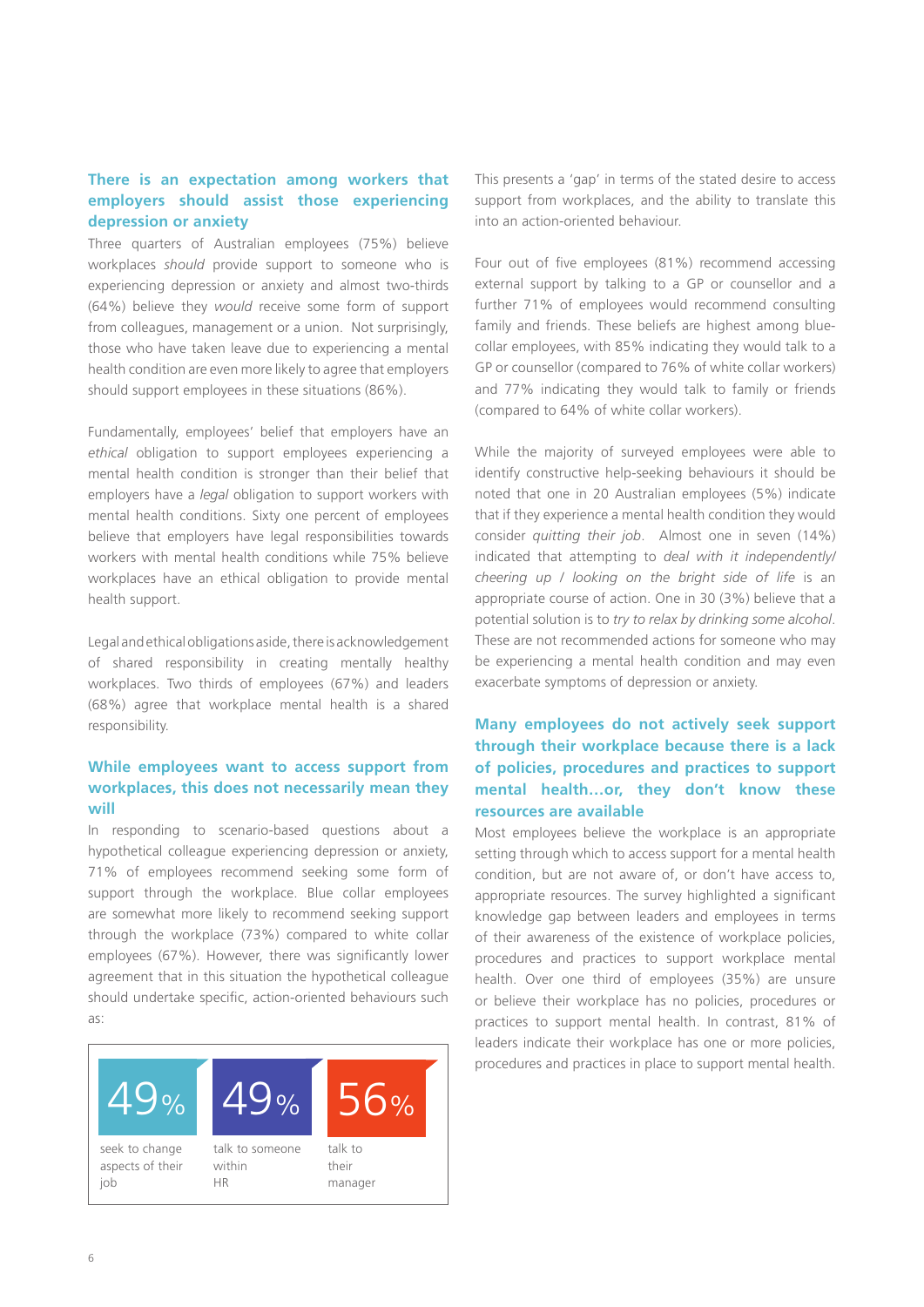As the following diagram shows, less than half (46%) of employees state their workplace provides information about legal responsibilities for mental health, that their workplace has a return to work policy for staff experiencing a mental health condition (44%) or that their workplace has processes and policies to support those who disclose a mental health condition (44%).

71% of organisational leaders stated that their organisation has leaders committed to promoting the mental health of staff but just 37% of employees agreed. Certain groups of employees gave their organisational leaders a higher rating - employees in white collar roles (39%), working in organisations with 200+ employees (43%), operating across more than one workplace (40%), and employees in workplaces with good physical safety (41%).

Percentage of employees and organisational leaders who believe their workplace has specific practices and resources to promote mental health

| In my workplace there is/are                                                                                | <b>EMPLOYEES</b> | <b>LEADERS</b> |
|-------------------------------------------------------------------------------------------------------------|------------------|----------------|
| Provision of information<br>about the workplaces' legal<br>responsibilities                                 | 46%              | 72%            |
| Return to work policy for<br>staff with a mental health<br>condition                                        | 44%              | 74%            |
| Processes and policies to<br>support those who disclose a<br>mental health condition                        | 44%              | 70%            |
| Leaders are committed to<br>promoting the mental health<br>of staff                                         | 37%              | 71%            |
| Employee input into planning,<br>implementation and review of<br>mental health programs in the<br>workplace | 25%              | 57%            |

Almost two-thirds (64%) of employees believe they would receive some form of support from people within their workplace if they experienced a mental health condition. Employees are most likely to seek support from a colleague, but least likely to approach Human Resources for assistance with a mental health condition.

#### Source of support in the workplace



#### **The majority of employees would not disclose their experience of a mental health condition within their workplace**

There are many factors influencing an employee's decision to disclose or not to disclose their mental health condition within their workplace. The survey found that among the one in five employees who report that they have taken time off work due to feeling mentally unwell in the past 12 months, almost half (48%) did not disclose the reason to anybody in their workplace.

The survey found a reluctance among employees generally to disclose their experience of depression or anxiety to employers. 35% of employees state they would not want anyone to know. This is even more evident among those who describe their workplace as mentally *un*healthy. In mentally *un*healthy workplaces, close to half of employees surveyed (46%) indicate they would not disclose if they were diagnosed with depression or anxiety. Additionally, the extent to which workplace mental health is believed to be valued by the line manager, CEO and industry, impacts on the likelihood of a person disclosing a mental health condition:

- 52% if not valued by line manager
- 47% if not valued by CEO and
- 43% if not valued by their industry.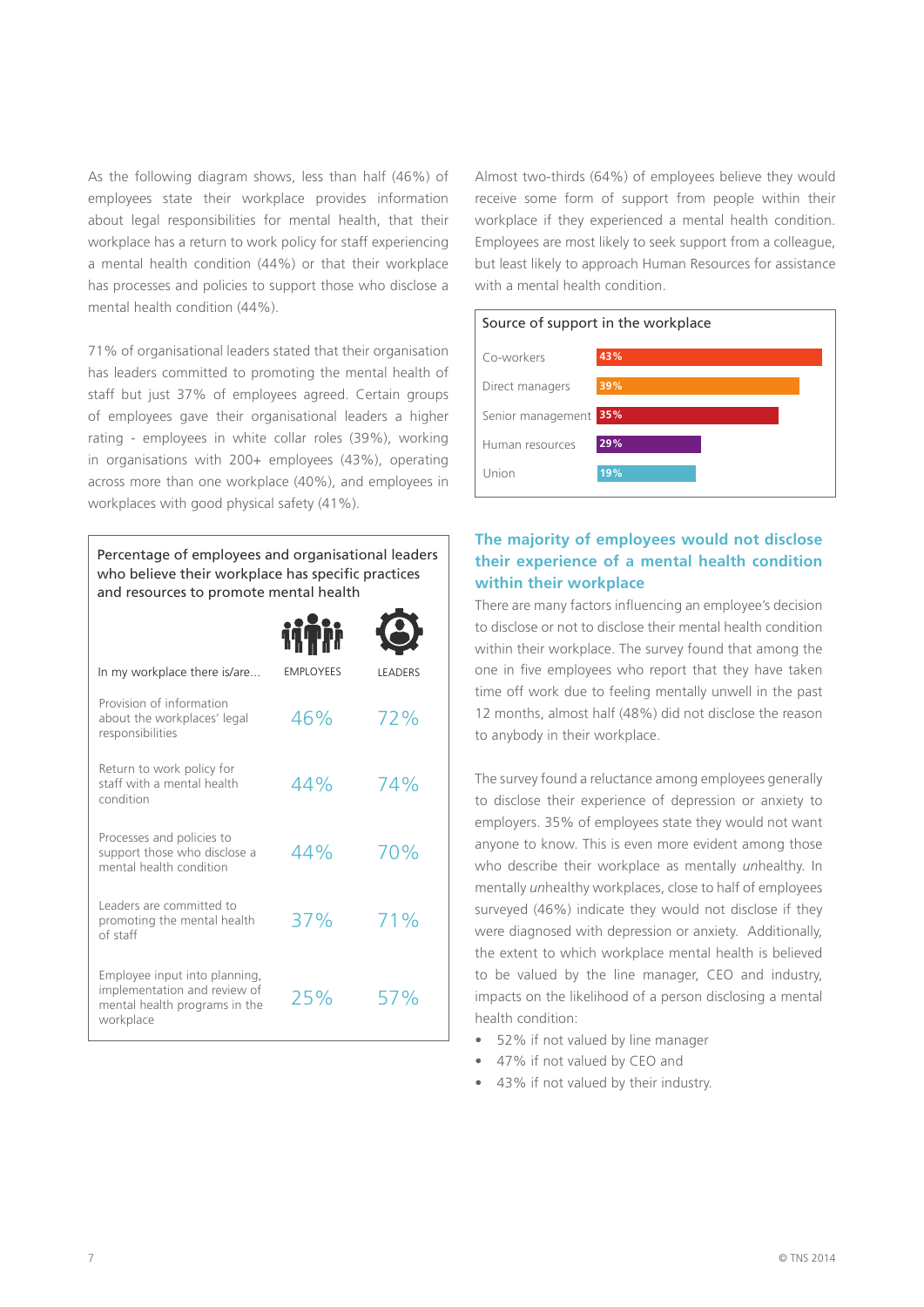#### **Many employees would proactively approach a colleague they were concerned about, although not all are confident in their ability to provide support**

More than half of surveyed employees (58%) indicate they would approach a colleague they are concerned may be experiencing depression or anxiety to express their concern and support. Employees who have taken time off work due to feeling mentally unwell are even more likely to offer support to a colleague (68%). Younger employees (51%) and males (52%) are less likely to approach a colleague they believe may be experiencing a mental health condition, compared to 71% for older employees and 65% for females.

Employees are divided in terms of their personal ability to advise a colleague on avenues for support for a mental health condition. Just over half (52%) agree they would be able to suggest an appropriate course of action. This is higher among employees who have taken time off work due to feeling mentally unwell (62%). Younger employees (47%) and males (46%) are less likely to be aware of appropriate resources they could suggest to a colleague, compared to 60% for older employees and 58% for females.

#### **What characteristics are associated with a mentally healthy workplace?**

Within this research, clear differences were observed in the opinions of employees who work in a 'mentally healthy workplace' compared to those who believe their workplace is mentally *un*healthy. Employees of workplaces that are perceived to be mentally healthy are significantly more likely to:

- agree their CEO, leaders and industry value mental health in the workplace
- have access to, or awareness of, workplace policies, procedures and practices that support mental health
- work in a workplace they think is physically safe
- work part-time, work regular hours (rather than shift work) and rarely work overtime
- work for a small to medium sized businesses (up to 200 employees)
- work for an employer with just one worksite.

In addition, they are relatively:

- more likely to work in WA and less likely to work in QLD
- more likely to work in construction; professional, scientific and technical services and other services
- less likely to work in agriculture; manufacturing; transport, postal and warehousing; public administration and safety.

#### **RECOMMENDATIONS**

This research shows that Australian businesses need to give employees' mental health in the workplace the same priority as they give their physical health and safety.

This commitment to mental health in the workplace can be demonstrated by organisational leaders in many practical ways.

It is important that employers identify triggers of poor mental health specific to their workplace, such as stress and inflexible working hours, and tailor their actions to address these risks.

Additionally, businesses should implement workplace policies, practices and programs that encourage employees to seek help for mental health conditions. This may also result in reduced absenteeism.

Resources designed to protect employee mental health must be promoted throughout the workplace to ensure that employees are aware of them.

Providing mental health training for staff can be an effective way of equipping employees with the skills and knowledge they require to manage their own mental health and support others in their workplace.

By demonstrating their commitment to good mental health in the working environment, organisational leaders will contribute to the reduction of stigma around mental health. This will ultimately result in mentally healthier workplaces